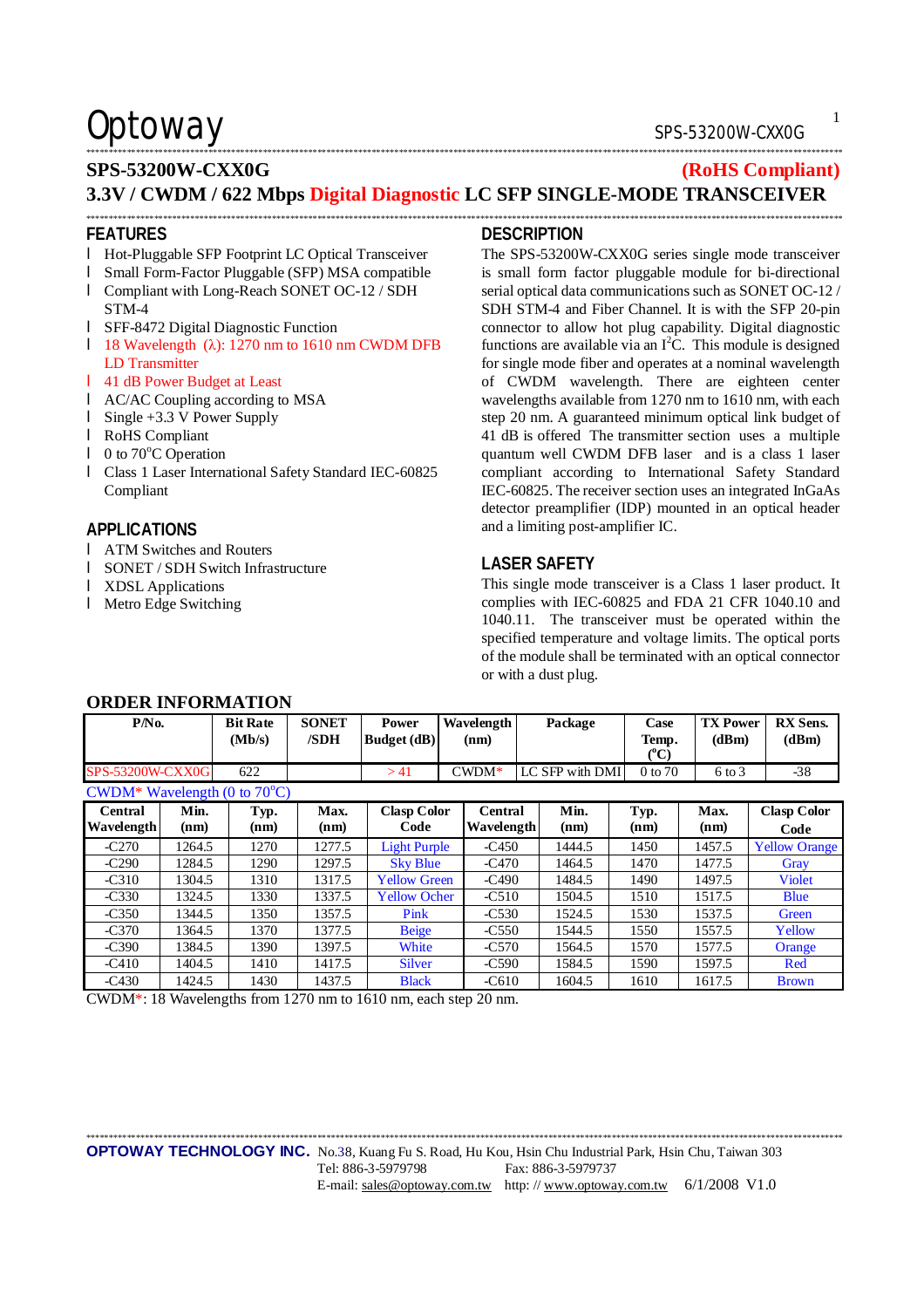# Optoway

### SPS-53200W-CXX0G

| <b>Absolute Maximum Ratings</b>   |               |        |     |                |                 |  |  |
|-----------------------------------|---------------|--------|-----|----------------|-----------------|--|--|
| <b>Parameter</b>                  | <b>Symbol</b> | Min    | Max | <b>Units</b>   | <b>Notes</b>    |  |  |
| <b>Storage Temperature</b>        | Tstg          | $-40$  | 85  | $\sim$         |                 |  |  |
| <b>Operating Case Temperature</b> | Topr          |        | 70  | 0 <sub>0</sub> | Air flow 1m/sec |  |  |
| <b>Power Supply Voltage</b>       | Vcc           | $-0.5$ | 3.6 |                |                 |  |  |

| <b>Recommended Operating Conditions</b> |                           |      |     |      |                                 |  |  |
|-----------------------------------------|---------------------------|------|-----|------|---------------------------------|--|--|
| <b>Parameter</b>                        | <b>Symbol</b>             | Min  | Гур | Max  | Units / Notes                   |  |  |
| Power Supply Voltage                    | Vcc                       | 3.13 | 3.3 | 3.47 |                                 |  |  |
| <b>Operating Case Temperature</b>       | Topr                      |      |     | 70   | $\mathrm{C}$ / air flow 1 m/sec |  |  |
| Power Supply Current                    | $\mathbf{I}_{CC}$ (TX+RX) |      | 200 | 300  | mA                              |  |  |
| Data Rate                               |                           |      | 622 |      | Mb/s                            |  |  |

| Transmitter Specifications ( $0^{\circ}$ C < Topr < $70^{\circ}$ C, 3.13V < Vcc < 3.47V) |                                                                    |                  |             |                  |       |                    |  |  |
|------------------------------------------------------------------------------------------|--------------------------------------------------------------------|------------------|-------------|------------------|-------|--------------------|--|--|
| Parameter                                                                                | <b>Symbol</b>                                                      | Min              | Typ         | Max              | Units | <b>Notes</b>       |  |  |
| <b>Optical</b>                                                                           |                                                                    |                  |             |                  |       |                    |  |  |
| <b>Optical Transmit Power</b>                                                            | Po                                                                 | 3                |             | 6                | dBm   |                    |  |  |
| Output Center Wavelength                                                                 | λ                                                                  | $\lambda$ c -5.5 | $\lambda c$ | $\lambda$ c +7.5 | nm    | $\overline{2}$     |  |  |
| Output Spectrum Width                                                                    | Δλ                                                                 | ---              | $---$       |                  | nm    | -20 dB Width       |  |  |
| Side Mode Suppression Ratio                                                              | <b>SMSR</b>                                                        | 30               |             |                  | dB    |                    |  |  |
| <b>Extinction Ratio</b>                                                                  | $E_R$                                                              | 10               |             |                  | dB    |                    |  |  |
| <b>Output Eye</b>                                                                        | Compliant with Bellcore TR-NWT-000253 and ITU recommendation G.957 |                  |             |                  |       |                    |  |  |
| <b>Optical Rise Time</b>                                                                 | $t_r$                                                              |                  |             | 1.2              | ns    | 10 % to 90% Values |  |  |
| <b>Optical Fall Time</b>                                                                 | $t_f$                                                              |                  |             | 1.2              | ns    | 10 % to 90% Values |  |  |
| <b>Relative Intensity Noise</b>                                                          | <b>RIN</b>                                                         |                  |             | $-120$           | dB/Hz |                    |  |  |
| <b>Electrical</b>                                                                        |                                                                    |                  |             |                  |       |                    |  |  |
| Data Input Current - Low                                                                 | $I_{IL}$                                                           | $-350$           |             |                  | μA    |                    |  |  |
| Data Input Current - High                                                                | $\mathrm{I}_\mathrm{IH}$                                           |                  |             | 350              | μA    |                    |  |  |
| Differential Input Voltage                                                               | $V_{IH} - V_{IL}$                                                  | 0.5              |             | 2.4              | V     | Peak-to-Peak       |  |  |
| TX Disable Input Voltage – Low                                                           | $T_{\rm DIS,~L}$                                                   | $\Omega$         |             | 0.5              | V     | 3                  |  |  |
| TX Disable Input Voltage - High                                                          | $T_{\rm DIS, H}$                                                   | 2.0              |             | Vcc              | V     | 3                  |  |  |
| <b>TX Disable Assert Time</b>                                                            | $T_{\text{ASSERT}}$                                                |                  |             | 10               | us    |                    |  |  |
| TX Disable Deassert Time                                                                 | T <sub>DEASSERT</sub>                                              |                  |             | 1                | ms    |                    |  |  |
| TX Fault Output Voltage -- Low                                                           | $T_{\text{FaultL}}$                                                | $\Omega$         |             | 0.8              | V     | 4                  |  |  |
| TX Fault Output Voltage -- High                                                          | $T_{\rm FaultH}$                                                   | 2.0              |             | $Vec{+}0.3$      | V     | $\overline{4}$     |  |  |

1. Output power is power coupled into a 9/125 µm single mode fiber.

2. ITU-T G.694.2 CWDM wavelength from 1270 nm to 1610 nm, each step 20 nm.

3. There is an internal 4.7K to 10K ohm pull-up resistor to VccTX.

4. Open collector compatible, 4.7K to 10K ohm pull-up to Vcc (Host Supply Voltage).

| Receiver Specifications ( $0^{\circ}$ C < Topr < 70 $^{\circ}$ C, 3.13V < Vcc < 3.47V) |                 |          |       |       |              |                         |  |  |
|----------------------------------------------------------------------------------------|-----------------|----------|-------|-------|--------------|-------------------------|--|--|
| <b>Parameter</b>                                                                       | <b>Symbol</b>   | Min      | Typ   | Max   | <b>Units</b> | <b>Notes</b>            |  |  |
| <b>Optical</b>                                                                         |                 |          |       |       |              |                         |  |  |
| Sensitivity                                                                            | Sens            |          |       | $-38$ | dBm          | 4                       |  |  |
| Maximum Input Power                                                                    | Pin             | $-9$     |       |       | dBm          | 4                       |  |  |
| Signal Detect -- Asserted                                                              | Pa              | ---      |       | $-38$ | dBm          | Transition: low to high |  |  |
| Signal Detect -- Deasserted                                                            | Pd              | $-47$    | ---   | ---   | dBm          | Transition: high to low |  |  |
| Signal detect -- Hysteresis                                                            |                 | 1.0      | $---$ |       | dB           |                         |  |  |
| Wavelength of Operation                                                                |                 | 1100     | $---$ | 1620  | nm           |                         |  |  |
| <b>Electrical</b>                                                                      |                 |          |       |       |              |                         |  |  |
| <b>Differential Output Voltage</b>                                                     | $V_{OH}-V_{OL}$ | 0.6      |       | 2.0   | V            |                         |  |  |
| Output LOS Voltage -- Low                                                              | $\rm V_{OL}$    | $\theta$ |       | 0.8   | V            | 5                       |  |  |

OPTOWAY TECHNOLOGY INC. No.38, Kuang Fu S. Road, Hu Kou, Hsin Chu Industrial Park, Hsin Chu, Taiwan 303 Tel: 886-3-5979798 Fax: 886-3-5979737

E-mail: sales@optoway.com.tw http://www.optoway.com.tw 6/1/2008 V1.0

 $\overline{2}$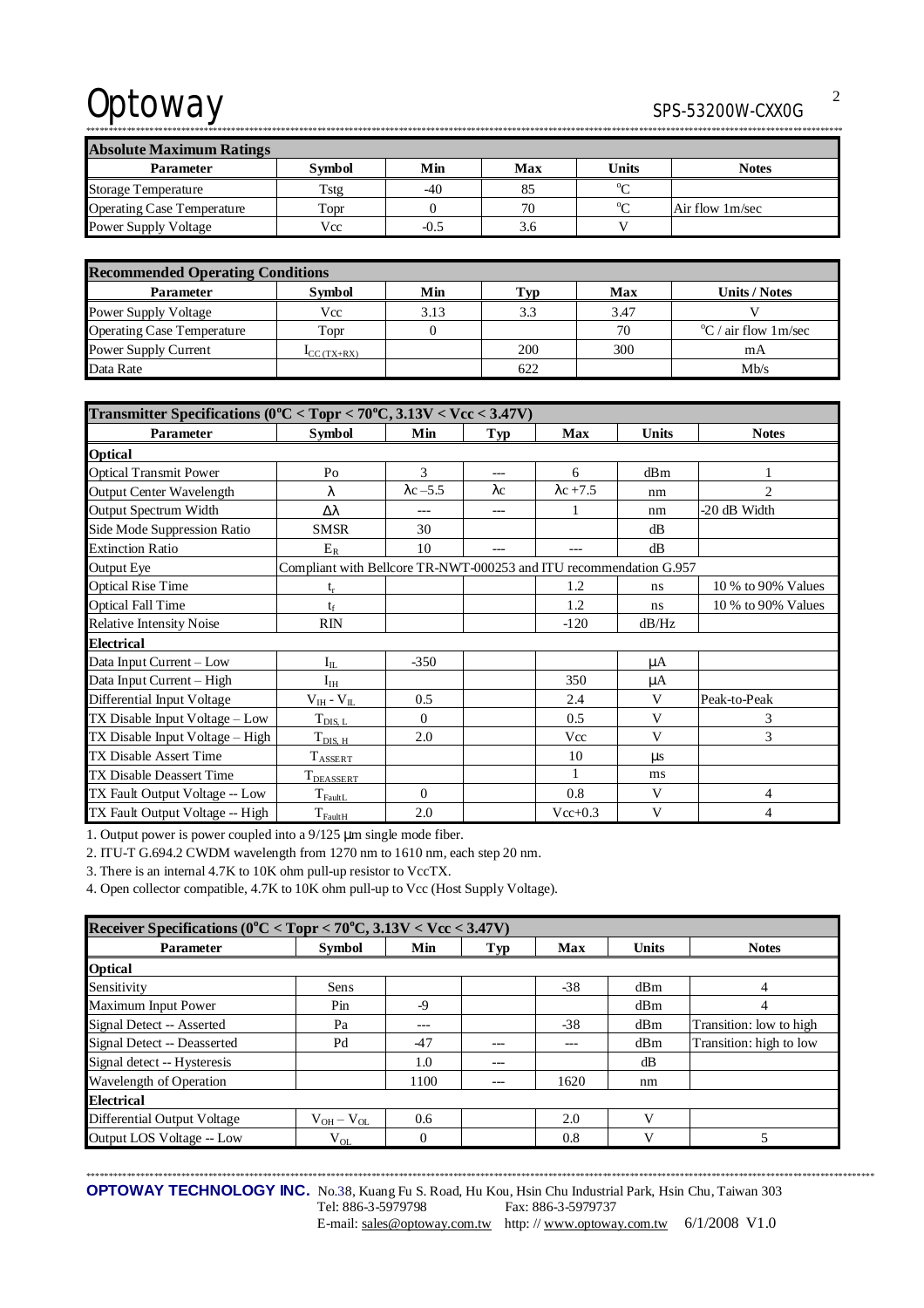## Optoway SPS-53200W-CXX0G

| Output<br>LOS<br>$\mathcal{C}$ voltage -- $\mathcal{C}$<br>H12h | ' OH | ن ک |  | w<br>ن رس ا |  |  |  |
|-----------------------------------------------------------------|------|-----|--|-------------|--|--|--|

4. Measured at  $2^{23}$ -1 PRBS at BER 1E-10.

5. Open collector compatible, 4.7K to 10K ohm pull-up to Vcc (Host Supply Voltage).

### **CONNECTION DIAGRAM**



| <b>PIN</b> | <b>Signal Name</b> | Description                           | pin | <b>Signal Name</b>  | Description                       |
|------------|--------------------|---------------------------------------|-----|---------------------|-----------------------------------|
|            | TX GND             | <b>Transmitter Ground</b>             | 11  | <b>RX GND</b>       | Receiver Ground                   |
| 2          | TX Fault           | <b>Transmitter Fault Indication</b>   | 12  | <b>RX DATA OUT-</b> | Inverse Receiver Data Out         |
| 3          | TX Disable         | Transmitter Disable (Module disables  | 13  | RX DATA OUT+        | Receiver Data Out                 |
|            |                    | on high or open)                      |     |                     |                                   |
| 4          | MOD-DFE2           | Modulation Definition $2 - Two wires$ | 14  | <b>RX GND</b>       | Receiver Ground                   |
|            |                    | serial ID Interface                   |     |                     |                                   |
| 5          | MOD-DEF1           | Modulation Definition $1 - Two wires$ | 15  | Vcc RX              | Receiver Power $-3.3V \pm 5\%$    |
|            |                    | serial ID Interface                   |     |                     |                                   |
| 6          | MOD-DEF0           | Modulation Definition $0 -$ Ground in | 16  | Vcc TX              | Transmitter Power $-3.3V \pm 5\%$ |
|            |                    | Module                                |     |                     |                                   |
|            | N/C                | Not Connected                         | 17  | TX GND              | <b>Transmitter Ground</b>         |
| 8          | <b>LOS</b>         | Loss of Signal                        | 18  | TX DATA IN+         | Transmitter Data In               |
| 9          | <b>RX GND</b>      | Receiver Ground                       | 19  | TX DATA IN-         | Inverse Transmitter Data In       |
| 10         | <b>RX GND</b>      | Receiver Ground                       | 20  | TX GND              | <b>Transmitter Ground</b>         |

### **Module Definition**

| Module Definition | MOD-DEF2         | MOD-DEF1         | MOD-DEF0         | Interpretation by Host   |
|-------------------|------------------|------------------|------------------|--------------------------|
|                   | PIN <sub>4</sub> | PIN <sub>5</sub> | PIN <sub>6</sub> |                          |
|                   | SDA              | SCL              | LV-TTL Low       | Serial module definition |
|                   |                  |                  |                  | protocol                 |

Module Definition 4 specifies a serial definition protocol. For this definition, upon power up, MOD-DEF(1:2) appear as no connector (NC) and MOD-DEF(0) is TTL LOW. When the host system detects this condition, it activates the serial protocol. The protocol uses the 2-wire serial CMOS E<sup>2</sup>PROM protocol of the ATMEL AT24C01A/02/04 family of components.

\*\*\*\*\*\*\*\*\*\*\*\*\*\*\*\*\*\*\*\*\*\*\*\*\*\*\*\*\*\*\*\*\*\*\*\*\*\*\*\*\*\*\*\*\*\*\*\*\*\*\*\*\*\*\*\*\*\*\*\*\*\*\*\*\*\*\*\*\*\*\*\*\*\*\*\*\*\*\*\*\*\*\*\*\*\*\*\*\*\*\*\*\*\*\*\*\*\*\*\*\*\*\*\*\*\*\*\*\*\*\*\*\*\*\*\*\*\*\*\*\*\*\*\*\*\*\*\*\*\*\*\*\*\*\*\*\*\*\*\*\*\*\*\*\*\*\*\*\*\*\*\*\*\*\*\*\*\*\*\*\*\*\*\*\*\*\*\*\*\*\*\*\*\* **OPTOWAY TECHNOLOGY INC.** No.38, Kuang Fu S. Road, Hu Kou, Hsin Chu Industrial Park, Hsin Chu, Taiwan 303 Tel: 886-3-5979798 Fax: 886-3-5979737

E-mail: [sales@optoway.com.tw](mailto:sales@optoway.com.tw) http: // [www.optoway.com.tw](http://www.optoway.com.tw) 6/1/2008 V1.0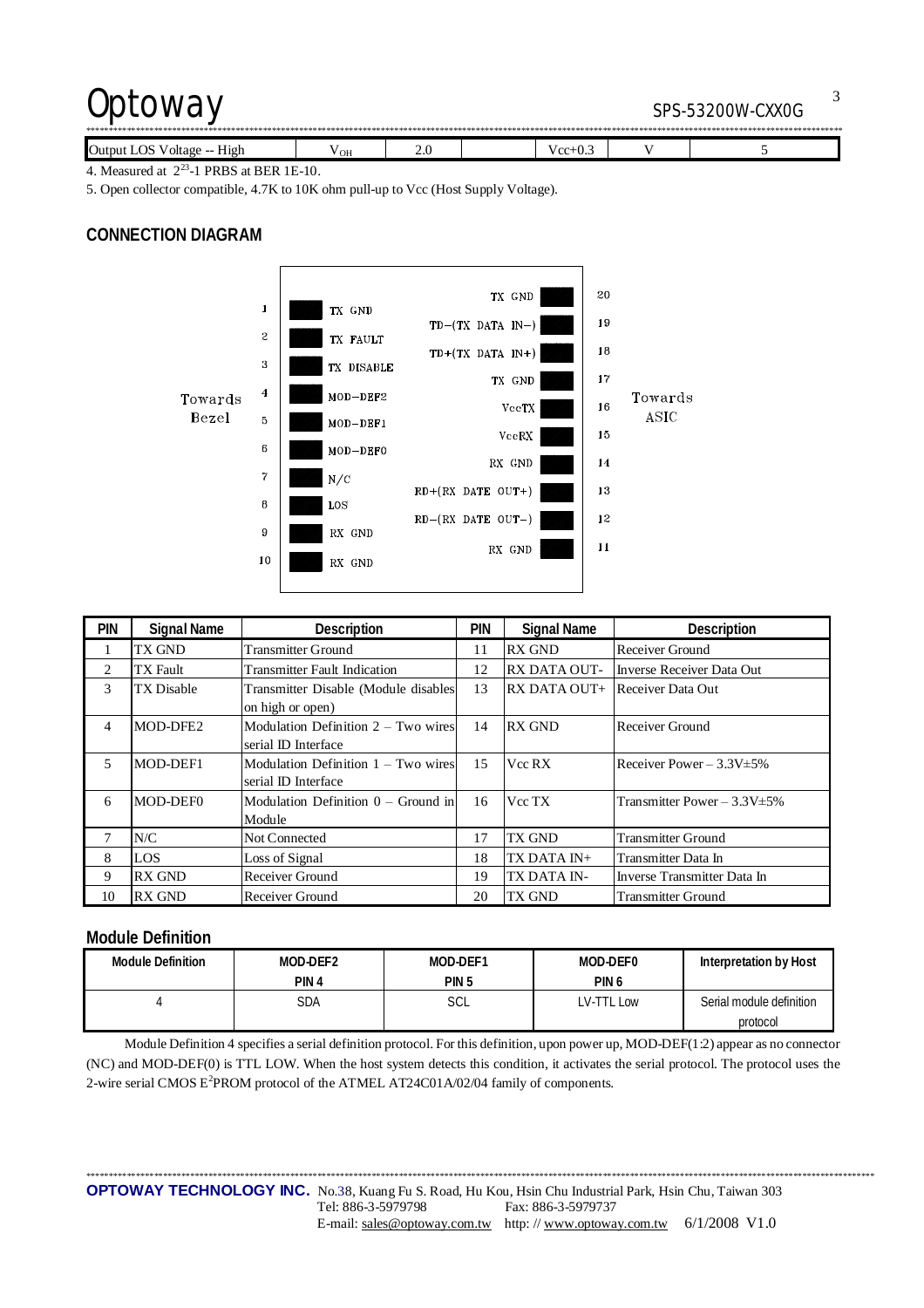# Optoway

#### RECOMMENDED CIRCUIT SCHEMATIC



### PACKAGE DIAGRAM

Units in mm



Note: Specifications subject to change without notice.

\*\*\*\*\*\*\*\*\*\*\*\*\*\*\*\*\*\*\*\*\*\*\*\*\* OPTOWAY TECHNOLOGY INC. No.38, Kuang Fu S. Road, Hu Kou, Hsin Chu Industrial Park, Hsin Chu, Taiwan 303 Tel: 886-3-5979798 Fax: 886-3-5979737 E-mail: sales@optoway.com.tw http://www.optoway.com.tw 6/1/2008 V1.0

 $\overline{4}$ 

\*\*\*\*\*\*\*